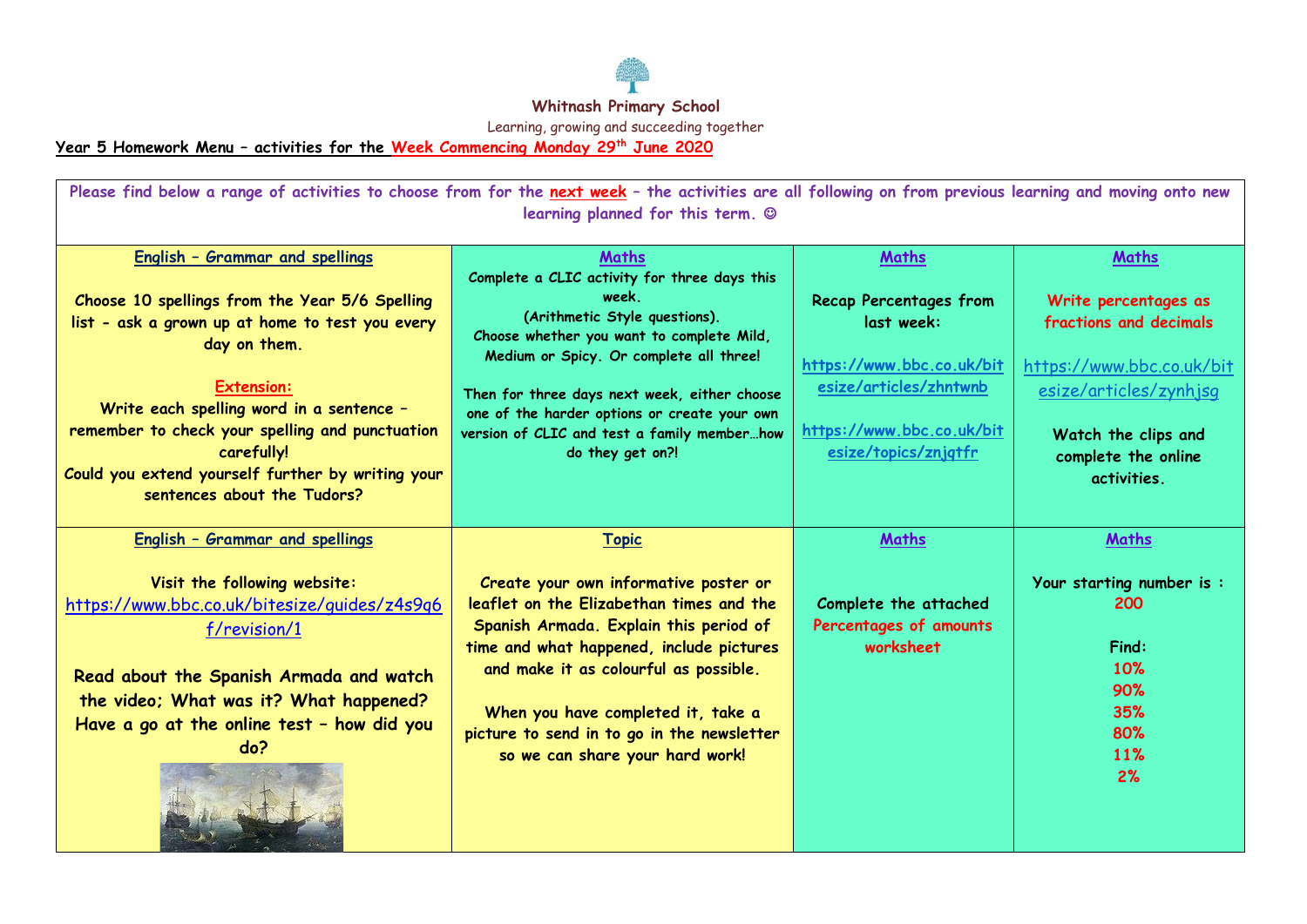| Reading                                         | English - Accelerated Reader                                                                                                                                                                                                                                                                                                                                                                                                                                                                                                                                                                                                                | Maths                                                                                                                                 | Maths                                                                                                        |  |  |  |  |
|-------------------------------------------------|---------------------------------------------------------------------------------------------------------------------------------------------------------------------------------------------------------------------------------------------------------------------------------------------------------------------------------------------------------------------------------------------------------------------------------------------------------------------------------------------------------------------------------------------------------------------------------------------------------------------------------------------|---------------------------------------------------------------------------------------------------------------------------------------|--------------------------------------------------------------------------------------------------------------|--|--|--|--|
| In our next topic in Kings and Queens, we were  | Read a book and complete your                                                                                                                                                                                                                                                                                                                                                                                                                                                                                                                                                                                                               | In a school of 260 children                                                                                                           |                                                                                                              |  |  |  |  |
| going to be studying the Victorians. Read and   | <b>Accelerated Reader Quiz!</b>                                                                                                                                                                                                                                                                                                                                                                                                                                                                                                                                                                                                             | 55% are girls. How many                                                                                                               | A box contains 500 apples.                                                                                   |  |  |  |  |
| complete the attached comprehension on Queen    | Our total last week was                                                                                                                                                                                                                                                                                                                                                                                                                                                                                                                                                                                                                     | girls are there? At the                                                                                                               | 32% are rotten. How many                                                                                     |  |  |  |  |
| Victoria to find out more about her.            |                                                                                                                                                                                                                                                                                                                                                                                                                                                                                                                                                                                                                                             | same school, 10% of                                                                                                                   | apples are rotten?                                                                                           |  |  |  |  |
|                                                 |                                                                                                                                                                                                                                                                                                                                                                                                                                                                                                                                                                                                                                             | children leave for a school                                                                                                           |                                                                                                              |  |  |  |  |
|                                                 | Let's do as much reading as we can to<br>stay in the lead and reach 7,000,000!!!                                                                                                                                                                                                                                                                                                                                                                                                                                                                                                                                                            | trip. How many pupils go on<br>the trip?<br>A man bought a TV for<br>£300. He had to pay a<br>deposit of 15%. How much<br>did he pay? | A test has a total of 80<br>marks. To pass, you need<br>at least 45%. How many<br>marks do you need to pass? |  |  |  |  |
| <b>Science</b>                                  | <b>Science</b>                                                                                                                                                                                                                                                                                                                                                                                                                                                                                                                                                                                                                              | Maths                                                                                                                                 | Maths                                                                                                        |  |  |  |  |
| LO: We are learning to explain how night and    | LO: We are learning to understand                                                                                                                                                                                                                                                                                                                                                                                                                                                                                                                                                                                                           |                                                                                                                                       |                                                                                                              |  |  |  |  |
| day occur.                                      | different time zones.                                                                                                                                                                                                                                                                                                                                                                                                                                                                                                                                                                                                                       | If 100% of something is                                                                                                               | Play some online Maths                                                                                       |  |  |  |  |
|                                                 |                                                                                                                                                                                                                                                                                                                                                                                                                                                                                                                                                                                                                                             | 200. What do you think                                                                                                                | Games!                                                                                                       |  |  |  |  |
| How does night and day occur?                   | Using the map of the world handout                                                                                                                                                                                                                                                                                                                                                                                                                                                                                                                                                                                                          | 110% is? EXPLAIN your                                                                                                                 |                                                                                                              |  |  |  |  |
|                                                 | below, identify how many hours in front                                                                                                                                                                                                                                                                                                                                                                                                                                                                                                                                                                                                     | answer.                                                                                                                               | Links to support:                                                                                            |  |  |  |  |
| Task: create a diagram and write an explanation | or behind GMT each of the countries                                                                                                                                                                                                                                                                                                                                                                                                                                                                                                                                                                                                         |                                                                                                                                       | Purple Mash                                                                                                  |  |  |  |  |
| on how night and day occur.                     | below are:                                                                                                                                                                                                                                                                                                                                                                                                                                                                                                                                                                                                                                  |                                                                                                                                       |                                                                                                              |  |  |  |  |
|                                                 |                                                                                                                                                                                                                                                                                                                                                                                                                                                                                                                                                                                                                                             | Create your own similar                                                                                                               | A Maths website from the                                                                                     |  |  |  |  |
| Use these links to help you:                    | Norway, Egypt, India, Japan, Peru,                                                                                                                                                                                                                                                                                                                                                                                                                                                                                                                                                                                                          | percentage questions to                                                                                                               | school list to access a                                                                                      |  |  |  |  |
| https://www.bbc.co.uk/bitesize/topics/zkvv4w    | Ukraine, Iran, Russia, Canada, Australia.                                                                                                                                                                                                                                                                                                                                                                                                                                                                                                                                                                                                   | solve - ask a grown up to                                                                                                             | variety of Maths games                                                                                       |  |  |  |  |
| x/articles/ztdnyrd                              |                                                                                                                                                                                                                                                                                                                                                                                                                                                                                                                                                                                                                                             | check them!                                                                                                                           |                                                                                                              |  |  |  |  |
|                                                 | Why do countries have different time                                                                                                                                                                                                                                                                                                                                                                                                                                                                                                                                                                                                        |                                                                                                                                       |                                                                                                              |  |  |  |  |
| https://www.bbc.co.uk/bitesize/clips/zrd9wmn    | zones? Why are China and India special?                                                                                                                                                                                                                                                                                                                                                                                                                                                                                                                                                                                                     |                                                                                                                                       |                                                                                                              |  |  |  |  |
| Day & Night                                     | Hi Year 5! I hope you are all ok and have had a great weekend! Well done on all the<br>wonderful work you are doing - remember to email it in to Mrs Ellison to show me and for<br>it to go in the newsletter! Keep up all your fabulous efforts with your amazing Reading<br>scores - we have almost hit our 7,000,000 mark - let's see if we can stay in the lead for<br>the rest of the term!! Keep it up and remember when you have read a book, you can<br>complete the Accelerated Reading quizzes by following the link on the school website!<br>I am so proud of you all and cannot wait to see you soon!<br>From Miss Simmons (3) |                                                                                                                                       |                                                                                                              |  |  |  |  |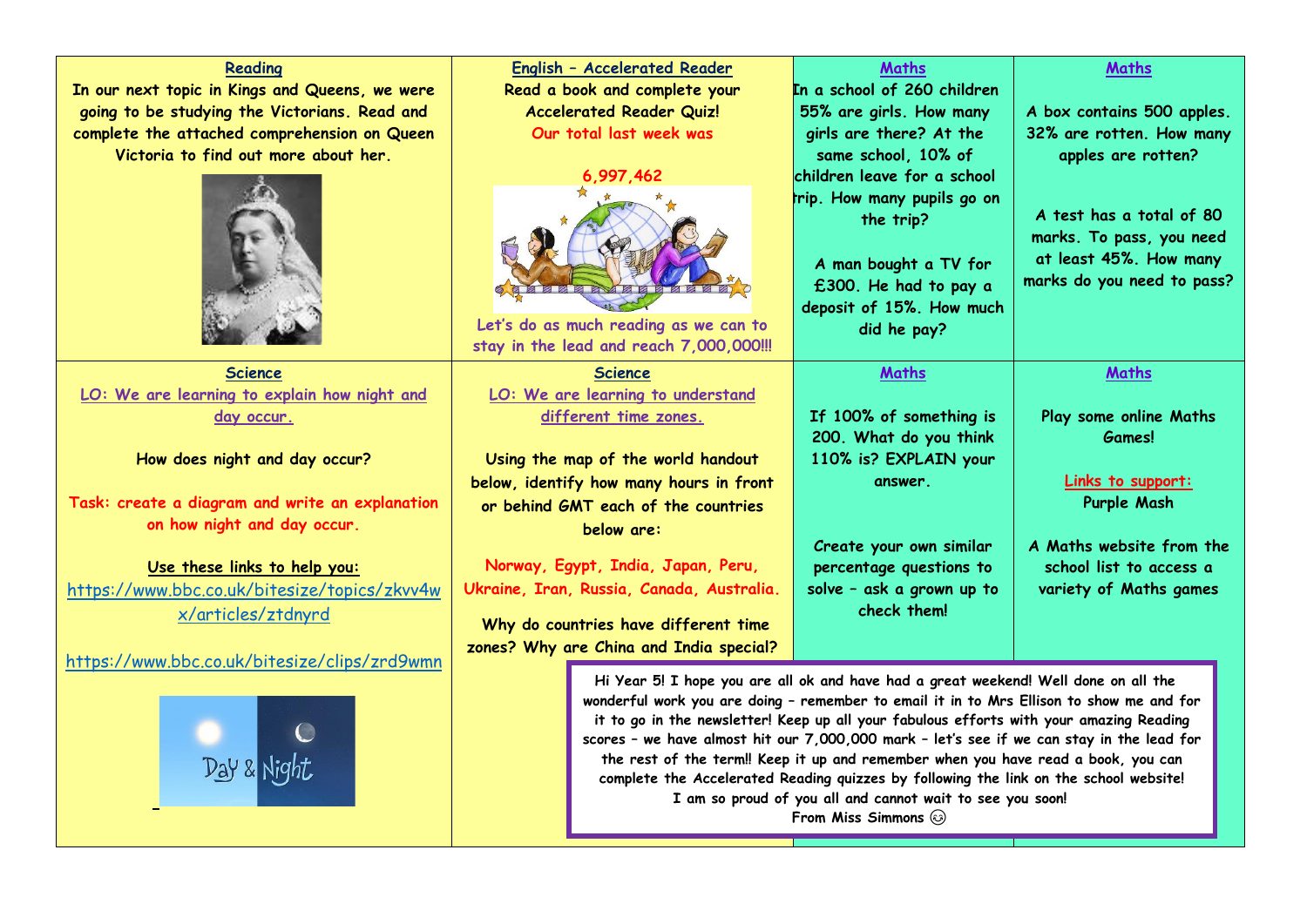# **Queen Victoria**

Until 2015, Queen Victoria was the longest-serving British monarch (king or queen) with over 63 years as The Queen. She is the great-great-grandma of Queen Elizabeth II (our queen), who is now the longest-serving British monarch. All the time that Victoria was queen is known as The Victorian Age.

#### **Early Life**

Victoria was born on 24th May 1819 and lived at Kensington Palace in London with her parents Princess Victoria of Saxe-Coburg-Saalfeld and Prince Edward, Duke of Kent and Strathearn. Her father was the fourth son of George III so this made Victoria fifth in line to the throne. In her early years, she had little freedom and she had very strict rules to live by including sleeping in the same room as her mother. This was to keep tight control over her. This made Victoria very stubborn. She also started writing a diary at this time, which she carried on for most of her life.

Victoria was still young when she became Queen at just 18 years old. The first thing she did when she became Queen was have one hour to herself - something she had never had before! Her coronation (when she was crowned) was the next year of 1838 at Westminster Abbey.



### Did you know?

- · She was only 4 feet 11 inches tall (about 150cm).
- · Queen Elizabeth II is her great-great-granddaughter.
- · She was christened 'Alexandrina Victoria' and was known as 'Her Royal Highness Princess Victoria of Kent'.
- Victoria survived seven assassination attempts (people truing to kill her) during her time as Queen.

#### **Victoria and Albert**

Victoria is famous for having a long and happy marriage to her husband (consort), Albert. They met when Victoria was just 16 years old and he was actually her cousin. Due to the fact that she was Queen, he was not allowed to propose to her, so she had to propose to him and did so on October 15th 1839. They were married the following year on 10th February 1840 and later she wrote in her diary: 'Without him everything loses its interest'. Together they had nine children and lived in Buckingham Palace. They also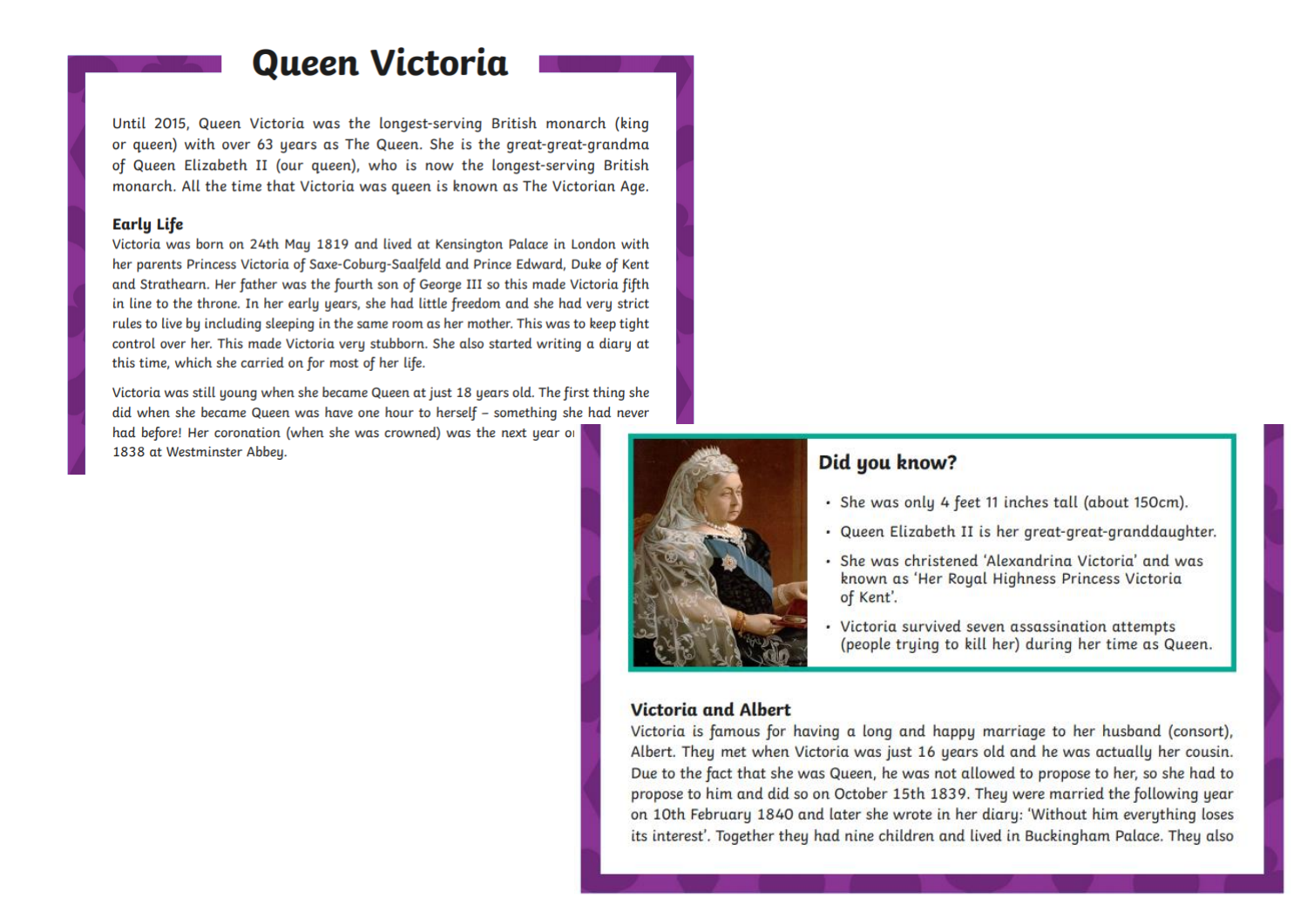spent happy times at Balmoral in Scotland where Albert had built a castle. They were happily married until Albert's death in 1861 after which she wore black for the rest of her life.

### **End of an Era**

Victoria died at the age of 81 on 22nd of January 1901 at her Osborne House Estate on the Isle of Wight. This meant her son, Albert Edward, became the new King. She had been a loyal queen to her country and during her time, witnessed many important changes in industry, travel and technology. During Victorian times, Britain became the most powerful country in the world. The British Empire was the biggest in the world and ruled over one quarter of the world's population. Even though she has now been overtaken by Elizabeth II for the longest reign, she was still a really important queen!

## **The reign of Queen Victoria**

Use the text to help you answer these questions. 1. Who is Queen Victoria's great-great-granddaughter?

2. What was the name of her husband?

3. Where was she crowned?

4. What was different about her clothes after Albert died?

5. What is a 'monarch'?

6. Where was her Balmoral home?

7. What was the name of her house on the Isle of Wight?

8. In the **Victoria and Albert** section, what does the word 'propose' mean?

9. Why couldn't Albert propose to Victoria?

10. Do you agree that she was a 'really important queen'? Explain your opinion.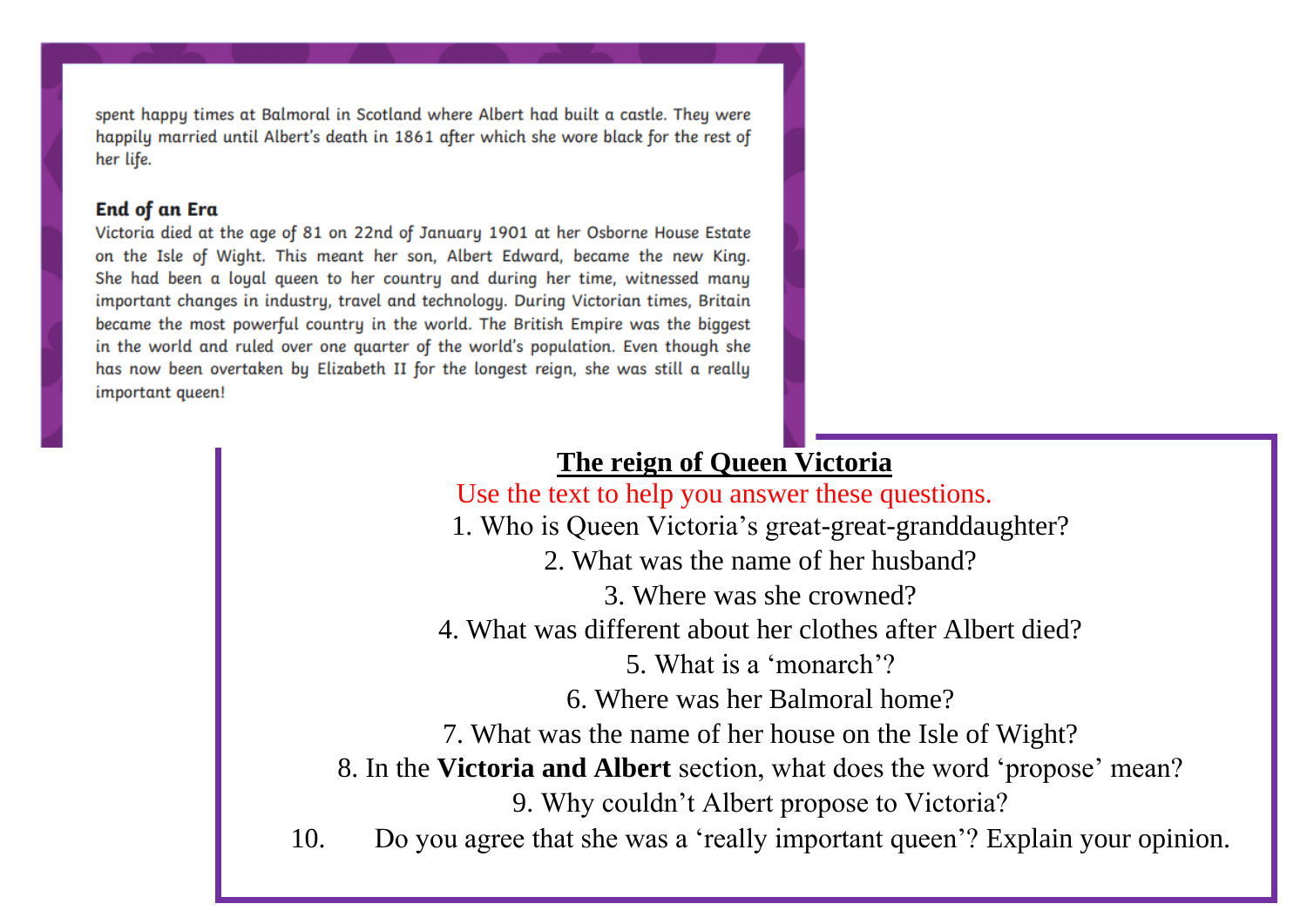## **CLIC Daily Arithmetic Activities**

**Day 1**

| <b>Mild</b>    | <b>Medium</b>  | <b>Spicy</b>   | Remember:  |  |  |  |
|----------------|----------------|----------------|------------|--|--|--|
| Write in Roman | Write in Roman | Write in Roman |            |  |  |  |
| Numerals:      | Numerals:      | Numerals:      | $1 = I$    |  |  |  |
|                |                |                | $5 = V$    |  |  |  |
| 18             | 99             | 459            | $10 = X$   |  |  |  |
| 32             | 145            | 1,354          | $50 = L$   |  |  |  |
| 45             | 178            | 1,798          | $100 = C$  |  |  |  |
| 64             | 354            | 1,999          | $500 = D$  |  |  |  |
| 99             | 462            | 2,020          | $1000 = M$ |  |  |  |

## **Day 2**

| <b>Mild</b>              | <b>Medium</b>                | <b>Spicy</b>                        |  |  |  |  |
|--------------------------|------------------------------|-------------------------------------|--|--|--|--|
| Round to the nearest 10: | Round to the nearest<br>100: | Round to the nearest 10<br>and 100: |  |  |  |  |
| 64                       | 234                          | 546                                 |  |  |  |  |
| 58                       | 457                          | 1,767                               |  |  |  |  |
| 96                       | 679                          | 4,509                               |  |  |  |  |
| 112                      | 1,509                        | 12,365                              |  |  |  |  |
| 153                      | 2,308                        | 24,931                              |  |  |  |  |
|                          |                              |                                     |  |  |  |  |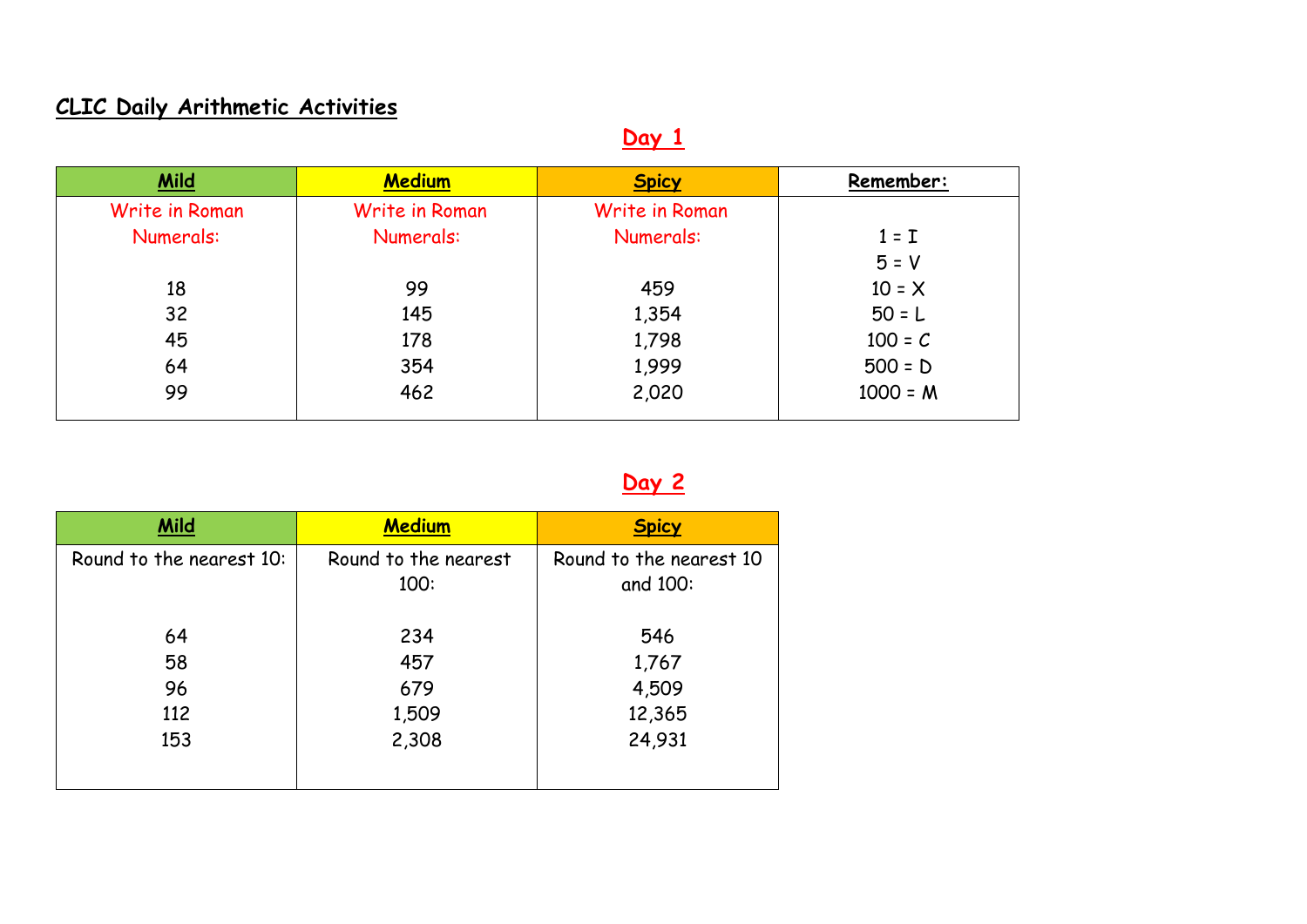## Day 3

| <b>Mild</b>     | <b>Medium</b>     | <b>Spicy</b>        |
|-----------------|-------------------|---------------------|
| $2.4 + 3.7 =$   | $12.4 + 6.7 =$    | $122.5 + 15.7 =$    |
| $5.3 + 4.6 =$   | $25.8 + 15.4 =$   | $145.6 + 56.5 =$    |
| $3.45 + 4.6 =$  | $25.84 + 9.09 =$  | $234.09 + 44.44 =$  |
| $2.8 + 6.09 =$  | $23.07 + 15.46 =$ | $143.006 + 23.65 =$ |
| $6.74 + 4.34 =$ | $45.07 + 21.48 =$ | $257 + 123.65 =$    |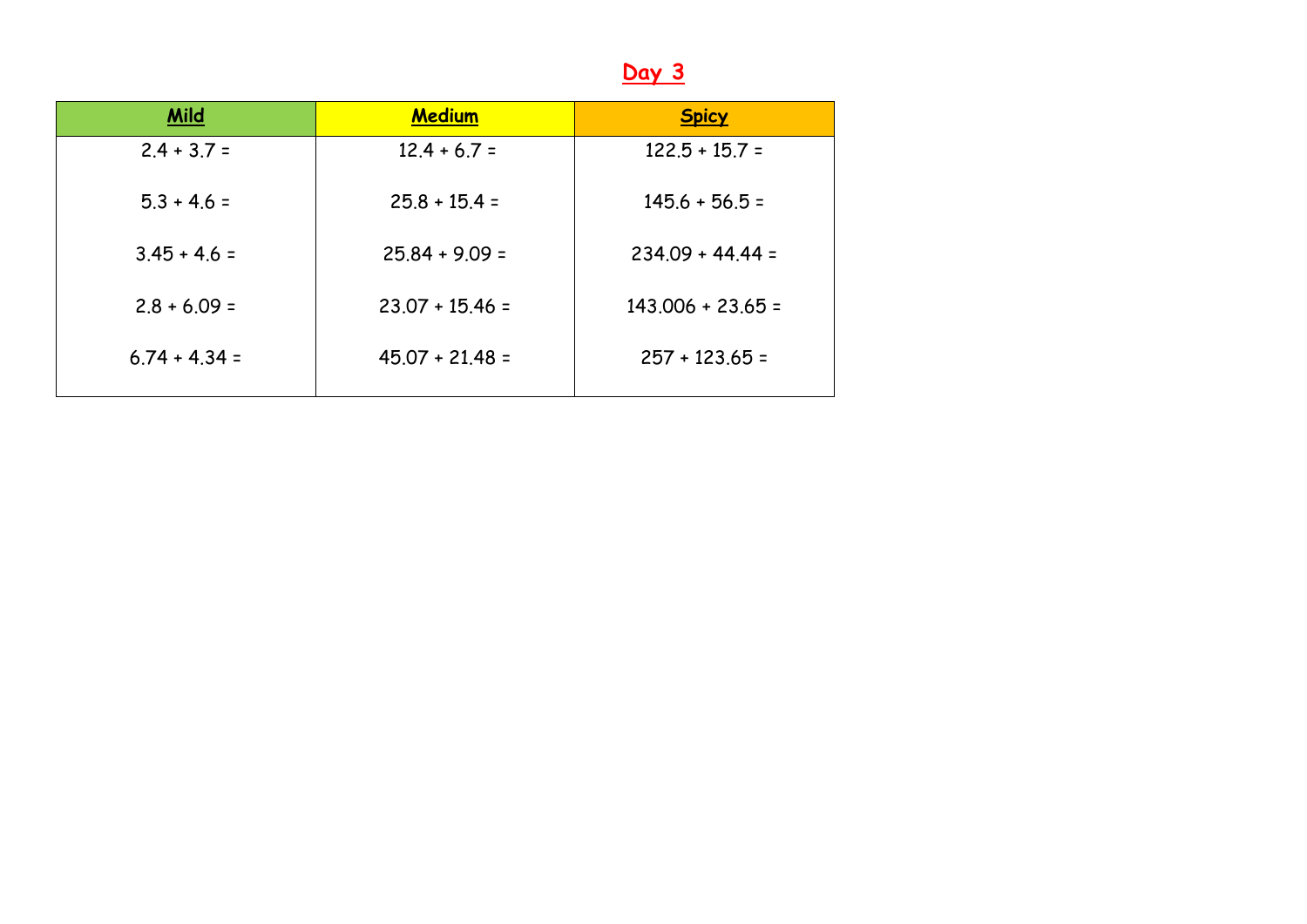